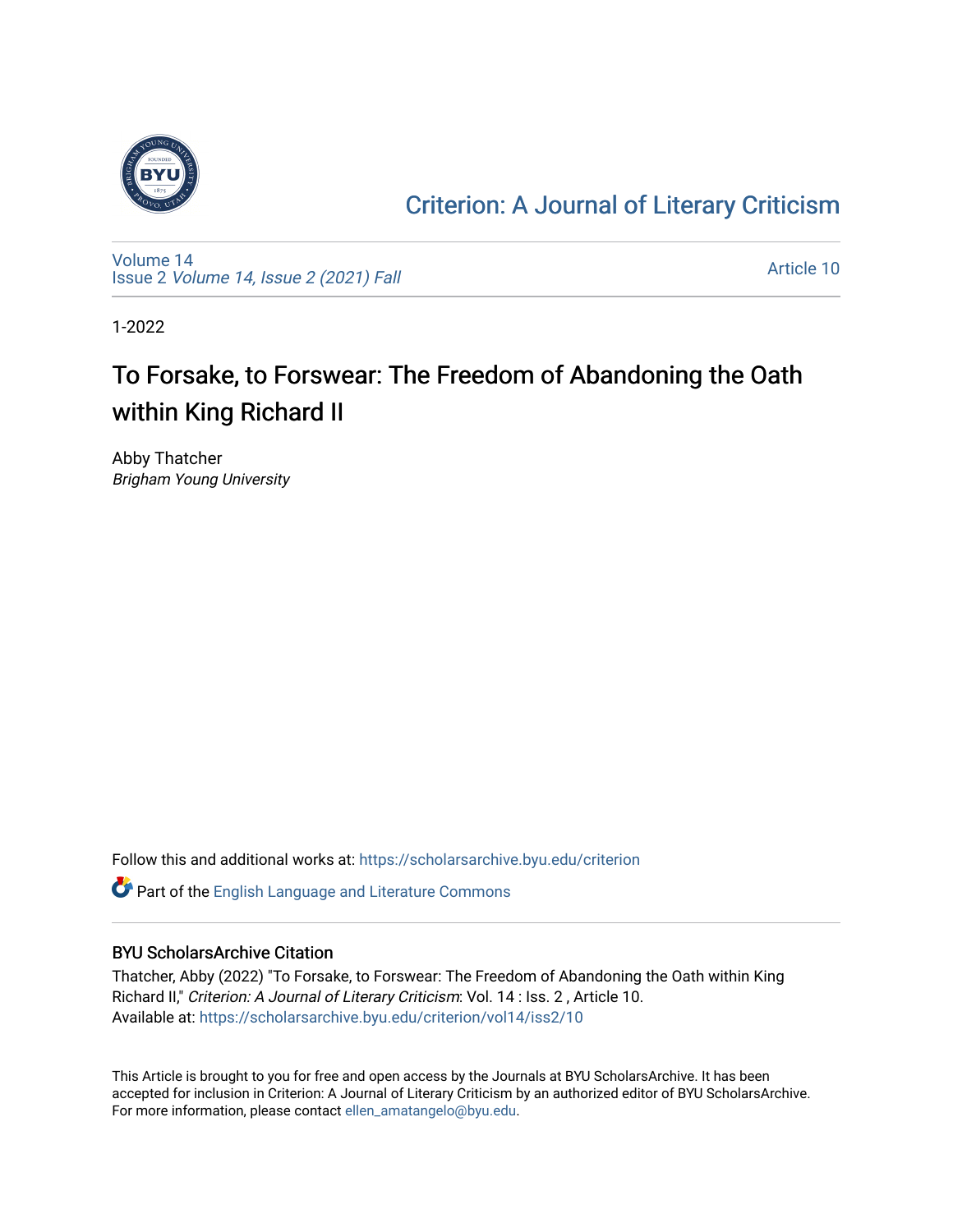# To Forsake, to Forswear

The Freedom of Abandoning the Oath within King Richard II

*Abby Thatcher*

*"The madman jumped into their midst and pierced them with his eyes. 'Whither is God?' he cried; 'I will tell you.* We have killed him*—you and I. All of us are his murderers. But how did we do this? How could we drink up the sea? Who gave us the sponge to wipe away the entire horizon? What were we doing when we unchained this earth from its sun?'"*

—From *Friedrich Nietzsche,* The Gay Science*, 181*

Readers familiar with *The Life and Death of King Richard II* will remember its deposition scene. King Richard has arrived at Westminster Abbey, and Bolingbroke, Northumberland, and other members of the court receive him. Officials bearing the symbols of monarchical power—the crown and the scepter—accompany the King. By Act 4, Scene 1, it is no longer a question of *whether* Richard will give up "tired majesty" through "the resignation of [his] state and crown / To Henry Bolingbroke" (4.1.170–81). Rather, critical waters continue to churn with explanations as to *how* and *when* the resignation takes place within the scene. How does Richard unking himself? Through and by self-reference. "*I*  will undo *myself*" (4.1.203, my emphasis). Self-referentiality, a feature of both the Austinian performative and Schmittian model of absolute sovereignty,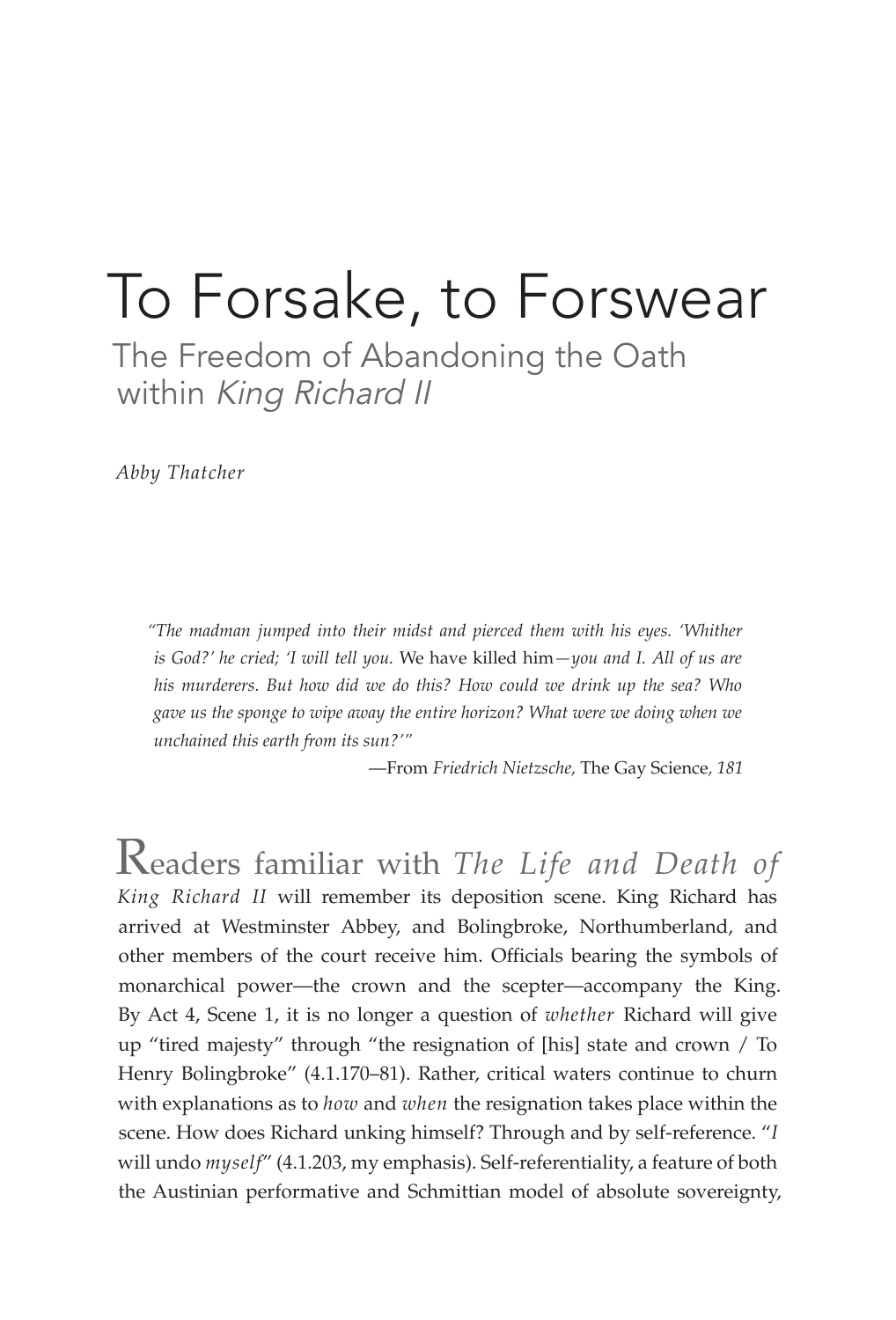suspends. In the case of J. L. Austin's performative, sense and meaning are suspended; in the case of Carl Schmitt's state of exception, emergency and convention are suspended. Both put the speaker/sovereign forward as the decisive fact. In this moment—a king undoing his kingness—Richard suspends convention and meaning through the performative utterance.

Utterances and their power are central to *King Richard II* because it is a play about the making and breaking of oaths. Richard's feudal court fails because of broken oaths and empty words. The tragic king mourns the tragedy of failed oaths, misplaced trust, and loyalties unraveled upon the Welsh beach as he says, "Of comfort no man speak" (3.2.144). Richard, upon the news of deserted oaths and failed promises of military support, recognizes that to place faith in words is misguided and to seek comfort from promises is futile. The crown is rendered hollow in the scene and cast aside as not merely a recognition that power has been stripped for him, but as an awareness of uncovered realities—his monarchical might relies most heavily upon sworn fealty and a bodified corporation bound by their word. Richard's crown is hollow because the words of those who have sworn loyalty are hollow. With their failed oaths, his kingdom falls into the hands of another.

Richard's loss of faith in the efficacy and surety of words—more properly, the purposing of words alongside appropriate conventions as oaths—makes the deposition scene all the more surprising, as Richard liberally bestows words of his own upon his unfaithful court. Richard's spoken listing of what he gives up, and by what authority, reads at first speech-wact glance as precisely that: a prolonged speech act that holds "I wash away . . . give away . . . [and] deny" to be illocutionary utterances with deposing force—Richard effectively speaking away his power. However, I argue that Richard is doing more than the commonplace performative. He follows his stated intention to undo himself with spoken surrender. When he says, "With mine own breath release all duteous oaths. / All pomp and majesty I do *forswear*"1 (4.1.209– 10, my emphasis), Richard does not break oaths, and thus signifies a break with the patterns established by others in his infelicitous court. Richard is performing something far more radical: the *forsaking* of the oath, and, by so doing, the transcending into a realm of total, agentic freedom.

<sup>1</sup> To forswear is "to abandon or renounce an oath in a manner deemed irrevocable" (*OED* 1a); it is, quite literally, an anti-oath, as the prefix "for" means "away, opposite, completely" and indicates loss or destruction.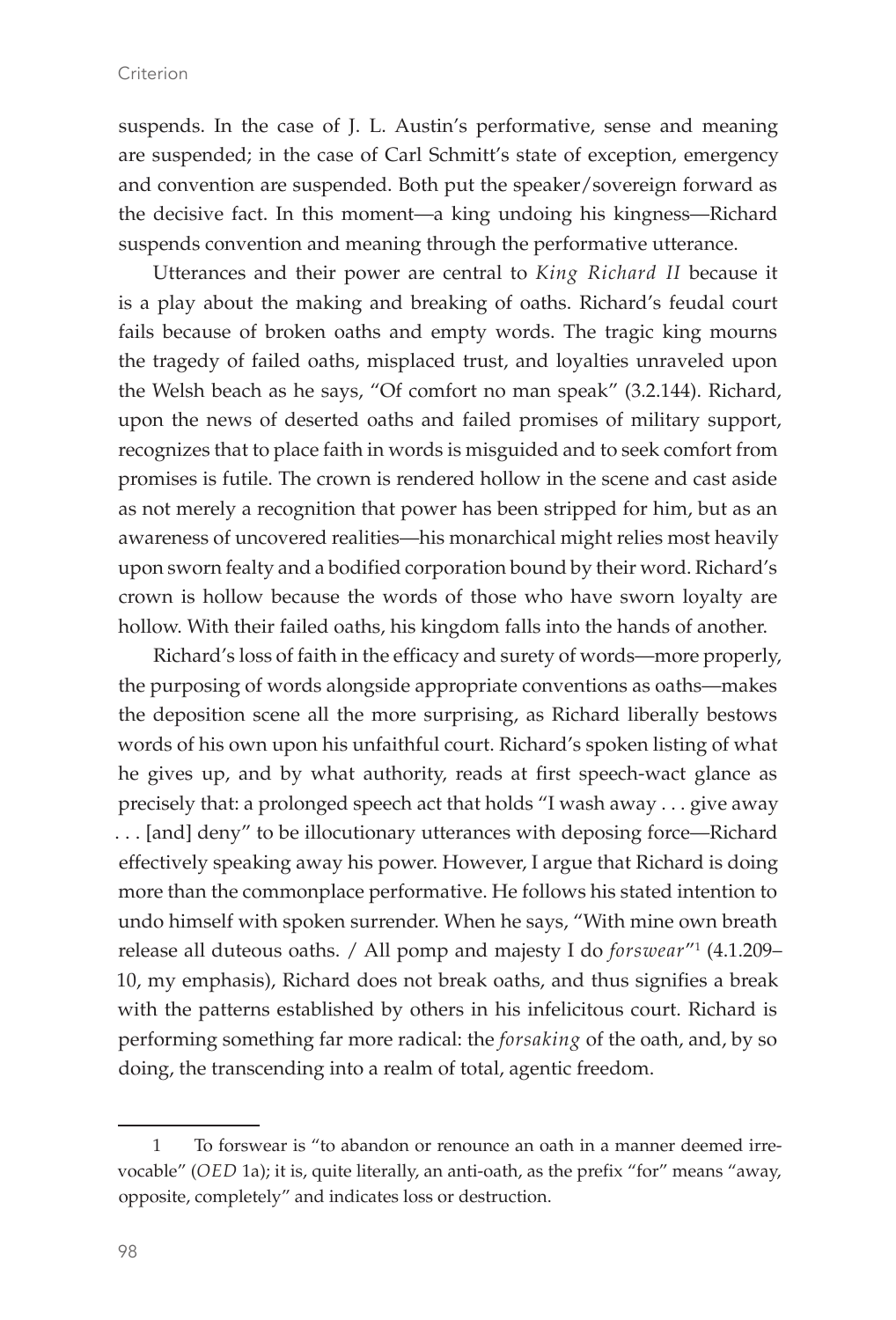In my essay, I will argue that there is first, motivated breaking of oaths performed throughout *Richard II*, revealing an awareness of their sociopolitical affordances; that Richard, being burned by the oath's false sun, performs a radical forsaking of the system of the oath, effectively "unchain[ing] his earth from its sun" (Nietzsche 181). Richard's forsaking enables a reading of Schmittian sovereignty as intensely performative and predicated upon transcendence of ideological systems rather than God-man theological authority. Further, I suggest that the heart of Richard's tragedy is comic, that forsaking triggers a comic release, and that the grandiose campaign to achieve monarchical power is reduced, by Richard as prophetic madman, to a game of bluffing only. Lastly, I argue that although Richard's ability to access total freedom may seem productively anti-Schmittian, the unkinged king's final act problematizes the felicity<sup>2</sup> of unchaining oneself, ultimately illustrating the deleterious effects of self-negation and hyperbolic kenosis. Richard, in the end, succeeds fully in "undo[ing] [him]self" (4.1.203) to his agency's detriment.

## I: Perceiving the False Sun, or the Tragic Light

Christina Squitieri's article concerning Aumerle's treasonous plot seeks to return gravitas to problematic readings of Act 5, Scenes 2 and 3 by recentering the conversation upon feudal law and "the play's anxiety [concerning] . . . the connection between a man's oath and his life" (32). She suggests that these readings, which reduce the scenes to gendered squabbles and farced comedy at the expense of the Duchess's dignity and the Duke's honor, are in fact Shakespeare's dismantling of perceived political stability and the false steadfastness of oaths. While Squitieri finds political vulnerability—brought about by the breaking of feudal promises—*despite* the best efforts of those who seek to make felicitous bonds, I wish to work with those within the play whose efforts are directly targeted at the breaking of oaths, the failure of their word. Certainly, the enacting of felicitous performatives is a perilous endeavor, especially when the murky waters of intentionality churn and

<sup>2</sup> J. L. Austin labels a successful performative utterance as "felicitous" and an unsuccessful performative utterance as "infelicitous." I will use terms such as "felicity" to convey such performative success.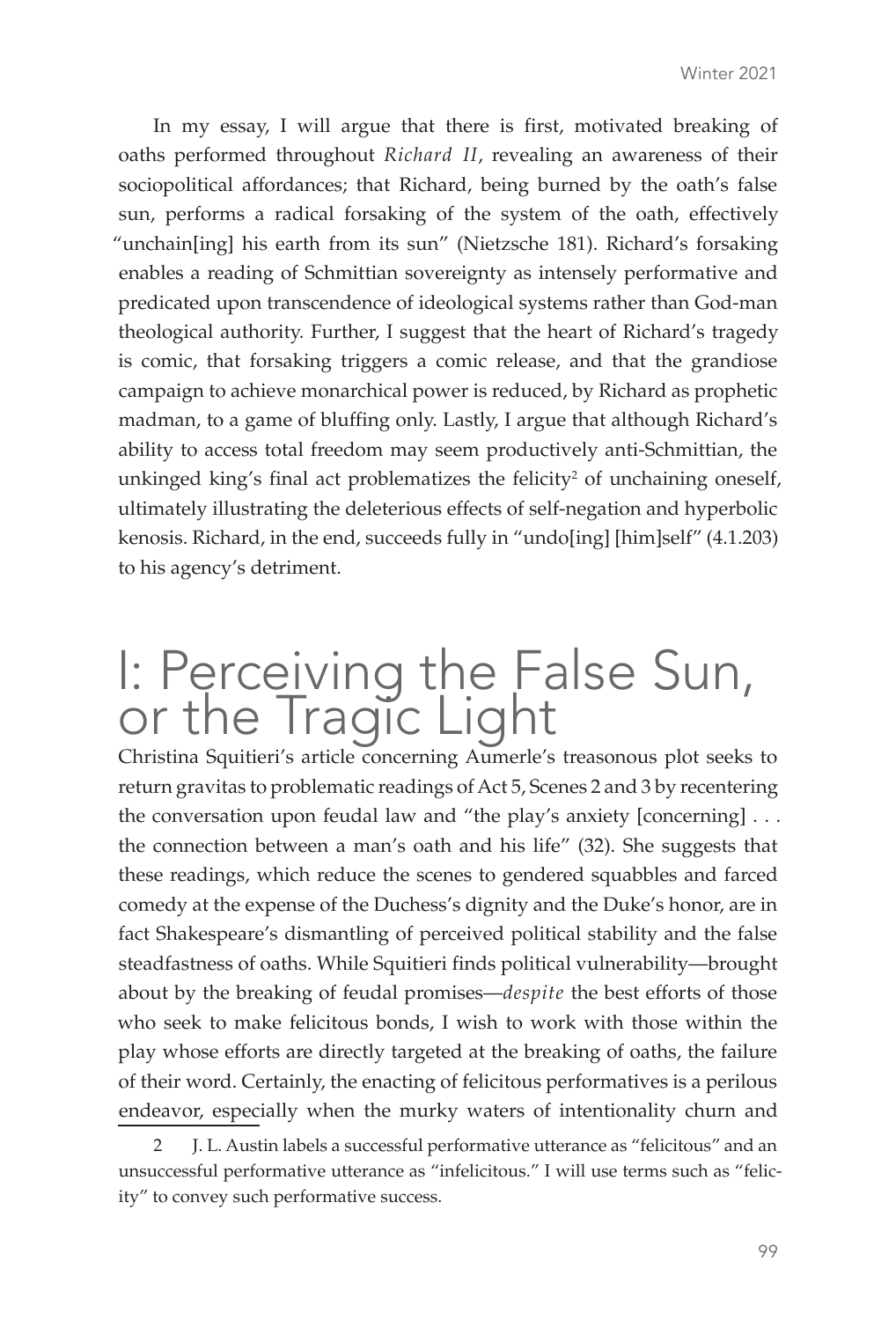when swearing fealty attempts to place mortals at the immortal place where words and actions coincide.<sup>3</sup> But looking toward the oath-breakers within *Richard II* as self-aware agents reveals two new phenomena. One, the motivated breaking of oaths is performed *through* the best efforts of the oath-makers and shows the sociopolitical affordances of manipulating oath's binding form. Two, Richard does not break, but rather forsakes, the entire oath-making system, as he is self-aware prey to the oath's tragic, inherent infirmity.4

Certainly the "tragedy" of the king's two bodies, as said by Ernst Kantorowicz and carried forward by critics of his work, is well-documented. Richard's kingly tragedy illuminates the failure of Kantorowicz's corpus *reipublicae mysticum* and polity-centered kingship as, no longer an incorporated God-man by the "plurality of persons collected in one body" (310), his mythic "bodified" body becomes as hollow as his crown. Further, the role of the genre tragedy as disillusioning tool and transhistorical form with sociopolitical affordances has been argued by Franco Moretti and Caroline Levine, respectively. Moretti claims "English tragedy [to be] nothing less than the negation and dismantling of the Elizabethan World Picture" (12), and that tragedy deprives the monarch of its central mythological bastion: "power . . . founded in a transcendent design, in an intentional and significant order" (9). Levine posits the tragic form to be transhistorical, capable of "ordering, patterning, or shaping . . . sociopolitical realities" (3), revealing upon closer

<sup>3</sup> The Anselmically conceived God, or God as the place at which words and actions perfectly coincide. From Anselm: "There is, then, so truly a being than which nothing greater can be conceived to exist, that it cannot even be conceived not to exist; and this being thou art, O Lord, our God" (54–5).

<sup>4</sup> In the early modern sense, I work from tragedy or tragic as written in an elevated style and dealing with sorrowful or disastrous events, typically the downfall or death of a powerful or important person and opposed to comedy (*OED* 1a). I note comedy's definition here as a point of comparison and a further qualifier of "happy" or, more pointedly, felicitous: "comedy, n., in the Middle Ages: a narrative poem intended to entertain the hearer or reader and having a happy ending" (*OED* 1a). To return to tragedy, I also make mention of the modern, or more general sense, of tragedy being simply "any literary or dramatic work dealing with serious themes and having an unhappy ending" (*OED* 1b). In either case, in light of the speech act, I take "unhappy" or tragic as synonymic with infelicitous, or the unsuccessful performative. To uphold conventions and to enact the performative utterance with the intention to keep it (Austin's messy gamma conditions) is to bring about a felicitous ending; to fail to do so is to bring about an infelicitous, *tragic* ending.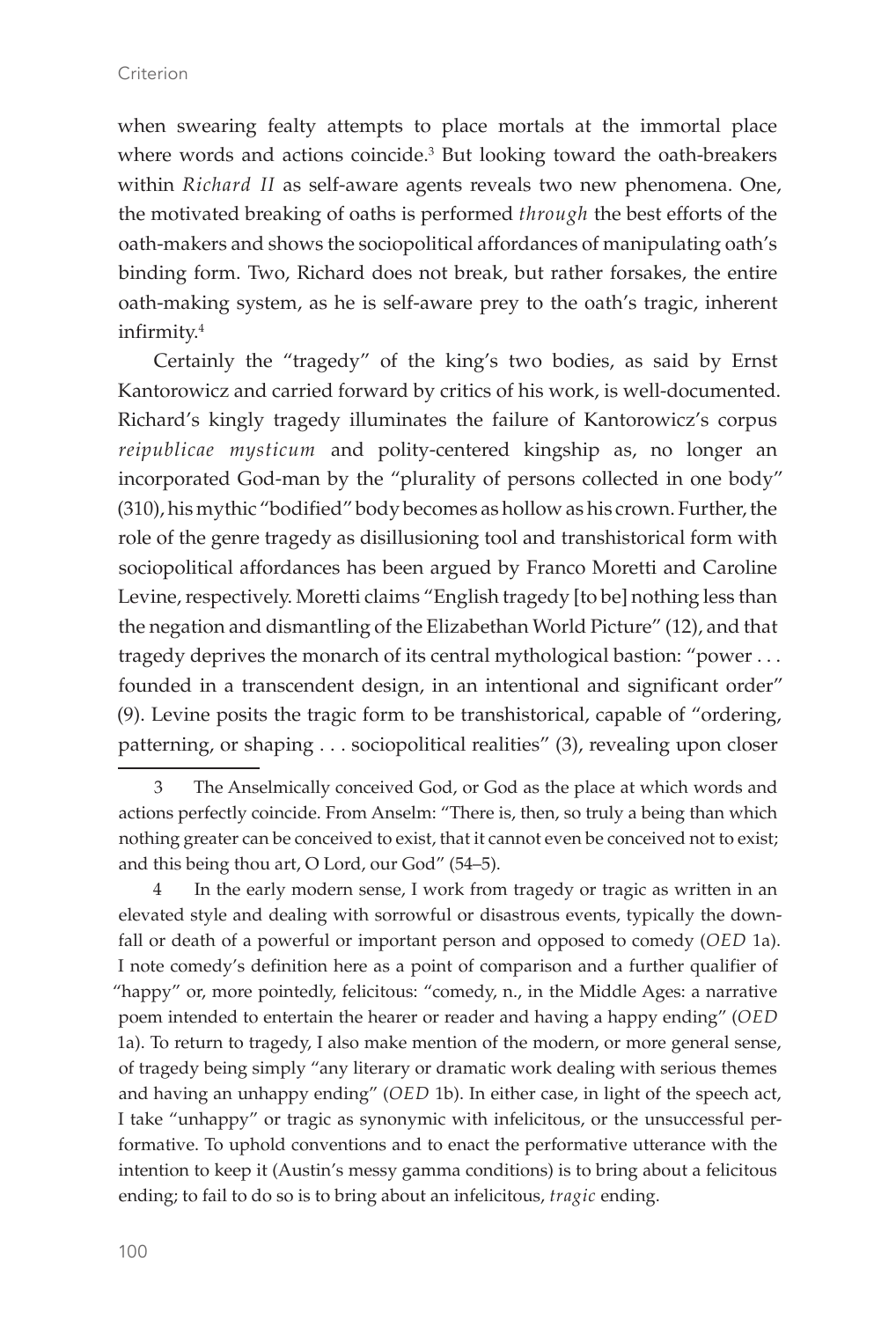inspection the values of a given performing society. Moretti's deconstructive use of the tragic form—toward "dissolution" and the "overthrowing of old ideas" (7)—describes the precise movement of tragedy through historical moments and cultural imaginaries.

I find that the oath once more is overlooked in arguments regarding the tragedy of the king's two bodies, the form of tragedy as somehow separate from the failure of conventions and infelicitous endings, or, as in Moretti's case, tragedy's "degradation of the cultural image of the sovereign" (9). In watching his kingdom fall around him, Richard sees that it is man's word and perceived bonds of fidelity that hold the pieces together in its own "intentional and significant order" and that upon their failure to keep oaths, his world shatters. The tragedy recenters itself in Richard's mind upon the word, as in the close of the Welsh beach sequence, as he says, "Let no man *speak* again to alter this, for counsel is but vain . . . He does me double wrong / That wounds me with the flatteries of his tongue" (3.2.213, 215–6). I suggest that Moretti's reading of the tragedy as breaking apart myths of divine investiture, leaving a nude emperor in its cutting wake a la David Norbrook's article, holds the most critical traction if it is the breaking of oaths—"unhappy" or infelicitous, *tragic* breaking with convention—that is the underpinning performative to such radical upheaval of the conventional world order, rather than tragedy more generally. Further, while the play does perform the degradation of Richard's court and world for audiences willing to see it, or, as in Lorna Hutson's "Imagining Justice: Kantorowicz and Shakespeare," willing to democratically *perform* it, I find that Richard also experiences the disillusionment Moretti credits singularly to the "entire political body" (10). Richard's tragedy is nothing less than the negation and dismantling of the Oath as Bond World Picture, but counter to Moretti's theorization of tragedy, the dismantling happens *only* in the eyes of the failed king. Richard unchains the earth of his kingdom from the old, false sun by the light of tragedy's form. Henry, the Duke of York, and Northumberland continue to live within the Elizabethan World Picture, unable—perhaps unwilling, as I shall soon discuss—to let go of the oath as Ptolemaic center in a heliocentric reality.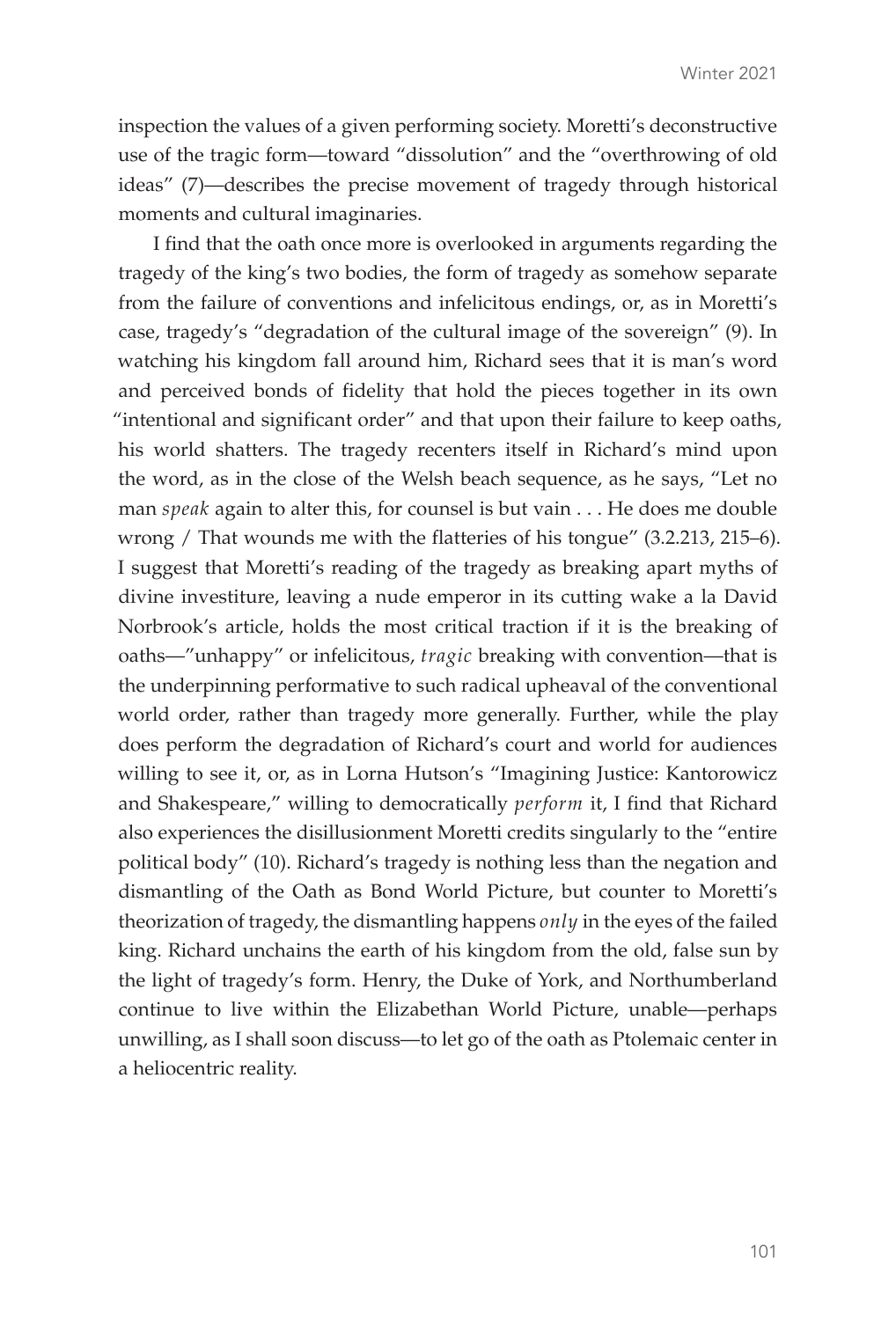## II: Circling the False Sun Still, or Richard Unchains Himself

There is a surprisingly swift reassembly of formal feudal oaths and a sworn court for the newly kinged Henry IV. Although Henry has witnessed the dissolution of oaths surrounding Richard, he is the beneficiary of the same broken-oath-makers then making oaths of loyalty to him. Rather than acknowledging reality—the inherent indefensibility and utter instability of feudal oaths, or of oaths generally (he himself an oft-time breaker of oaths made to God, king, and country)—by breaking faith with the oath system, Henry reestablishes the oath as ideological binding agent in his kingdom. Henry's awareness of the sociopolitical affordances of the oath, despite its tragic shortcomings and dynamic vulnerabilities; his willingness to continue to be hailed and answer, time and again, the oath as God's interpellating call; and his own breaking of faith to oaths betokens a fidelity to the form of the oath. To break an oath is still to acknowledge the oath's binding power that it can be broken at all tells us that it existed in the first place—and to recognize a construct that can demand guilt, shame, and recompense from, and punishment unto, the person who swore falsely. Pseudo-sacralizing the word for sociopolitical ends, the oath can be broken only when, and as, subjects continually answer its interpellating call.

How, then, is Richard's forswearing any different? For at first glance, it appears to be a breaking of oath, as he effectively promised upon coronation to be king until death, but now he willingly deposes himself. I suggest that Richard abandons the system entirely. To be Althusserian, Richard does not respond to its hailing call. He performs a Lucretian swerve when he *forsakes*, rather than breaks, the oath. When he releases himself from the so-called binding power of words, he signifies a break with the patterns that hold together his world order. Richard is thus provided with the "free will which living things throughout the world have . . . whereby we step right forward where desire / Leads each man on" (Lucretius 251, 253–4). Richard transcends—what I suggest as being the true center of Schmitt's model of sovereignty—into a sphere of total, agentic power. I say agentic to indicate a person not only self-organizing and proactive, but also self-reflecting and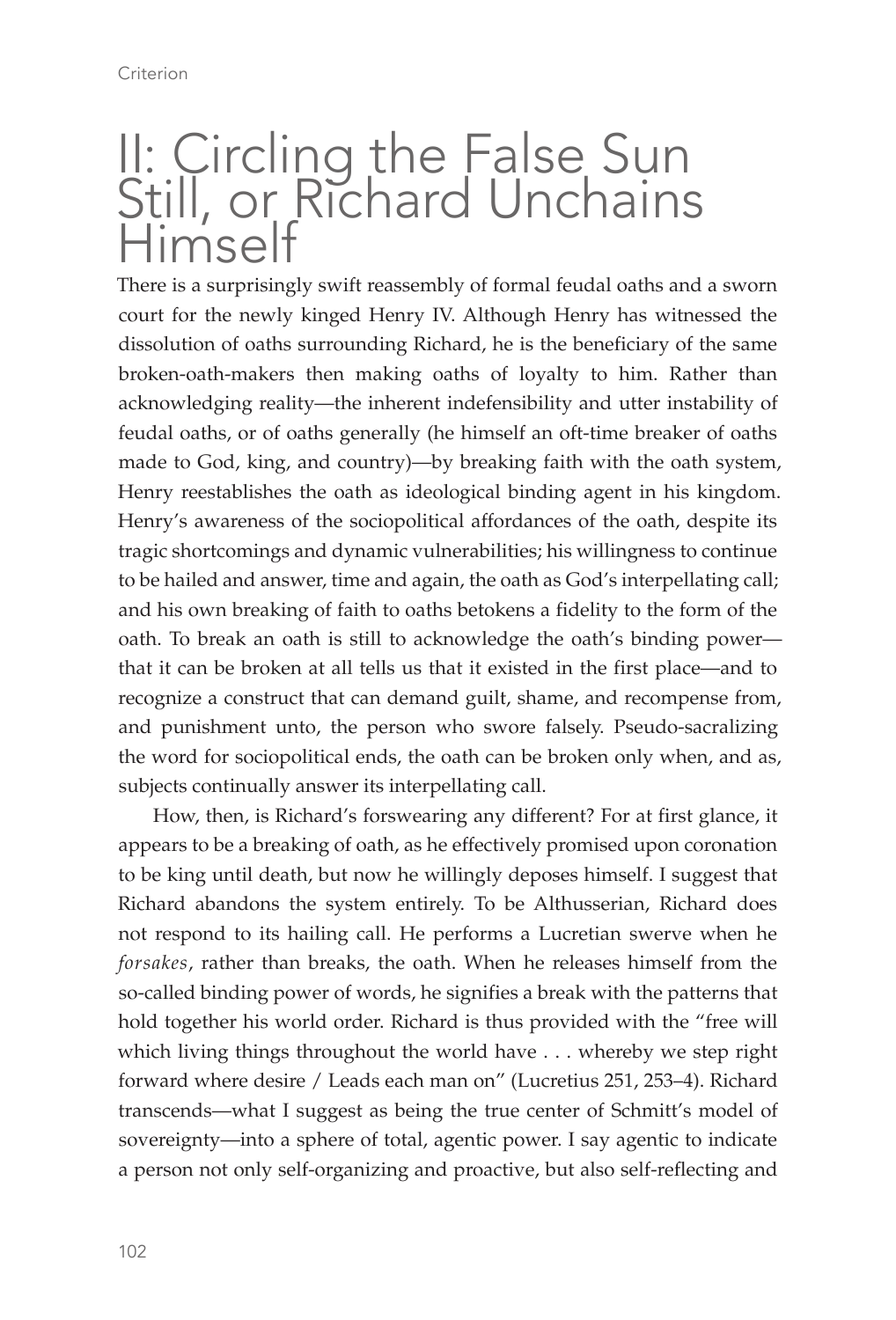self-referential, suspending the conventional order of things and putting themselves forward as the final reality.<sup>5</sup> It is to reify the state of exception in oneself, and to declare that no authority exists outside of the self.

Here, I turn to Schmitt's words on the sovereign of state being modelled after the "value of the church." "The value of the state is that it makes a decision, the value of the church is that it is the last unappealable decision" (42). The church as a structure has no higher authority than God, or no higher mortal authority, and therefore stands sovereign in matters of theocratic power. Schmitt theorizes the sovereign's appeal to a higher power in terms of transcendence: no one is a higher power, for the "essential thing is that no higher authority [in the state] reviews the decision" (43). Instead of wordbound, law-made oversight, Schmitt's political theology centers around a sovereign with the power to determine the exception by virtue of his not needing approval from any but a God. Even then, if God is believed to be one and the same—in effect, the self-referencing fact—as the King, the King becomes God as far as lacking anyone higher than him in the epistemological and ontological hierarchies of the here and the beyond. Assuming such a perfect identity—again, King as self-referencing sovereign God—enables a passing "through the metaphysical, political and sociological ideas and [a postulating of] the sovereign as a personal unit and final creator" (35). Schmitt's historical context—writing in the death throes of the Weimar Republic toward a nascent dictatorial end—illustrates well the devastating power of the transcendent sovereign ideological paradigm. Like any ideology, it does not acknowledge its constructed, motivated nature; it is a means to an end, namely, the retaining of power and the maintenance of a hierarchical structure that enables unilateral decision making under the auspices of transcendent, unchecked by all but self, authority.

Subjects within the ideology, including the king himself, are subject to a colonization of consciousness informed by ideological state apparatus of religion and sacral language. Richard's forsaking swerve is a reclaiming and reshaping of Schmittian sovereignty, as he acknowledges sacral word as only word, declares the crown and its undergirding support of the oath to be hollow—only an ideology, nothing more—and transcends the "political and

<sup>5</sup> Giorgio Agamben speaks of the same in his *Sacrament of Language*: "That is to say, the performative substitutes for the denotative relationship between speech and fact a self-referential relation that, putting the former out of play, puts itself forward as the decisive fact" (Agamben 55).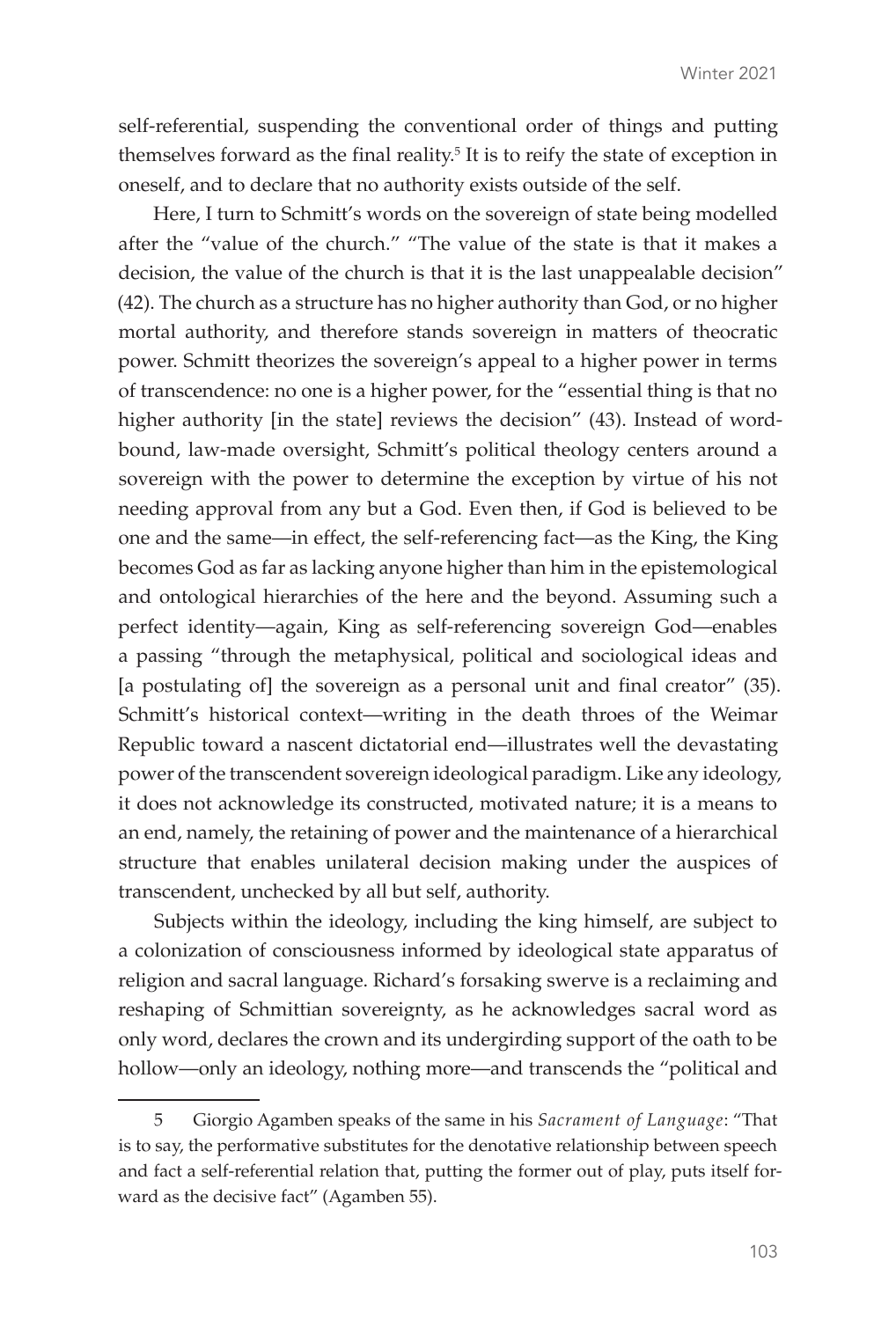sociological ideas" of his time to become most fully "sovereign as a personal unit and final creator" (35). Continuing his seeming tragedy's disillusioning arc, which reaches an apex of poetic mourning in Act 3 (Act 4 being but an acting upon his new, negative paradigm), at the point of deposition Richard has abandoned any stock or faith in the oath's power to bind, and further, has recognized the oath as *only language*. Ideological power stems from answering interpellation. Richard, in a proto-Bartleby stance, prefers not to be hailed, abandons the hollow word with his hollow crown—the hollowness of the words the cause for the crown's void—and, at the culmination of his deposition, stands free of all "care," including responsibility that only he can give to a system of language he no longer believes in.

### III: "The Sun Did Make Beholders Wink," or the Comic Release

In effect, Richard shockingly mimes atheism in a system placing the sworn word as the highest, transcendent power, an atheism such as Stathis Gourgouris wishes there to be, an "atheism that will have emancipated itself from" the belief system in power, thus rendering "the matter of belief or nonbelief in [its power] irrelevant, or, more significantly, would recognize it as a matter of performance" (44). In short, Richard sees oath-making as a matter of performance only, laughably enacted with great "pomp and majesty." The oath is stripped of its *sacris verbi* regalia. The emperor's new clothes are seen to be but fiction. In truth, the desacralization of the oath is a comic release, with Richard the only one aware that all great figures of sovereignty—"Glory," "Sovereignty" itself, "Majesty," and "State"—have been redressed as comedic peasant tropes: "For I have given here my soul's consent / T'undeck the pompous body of a king, / Made Glory base and Sovereignty a slave, / Proud Majesty a subject, / State a peasant" (4.1.248– 52). Though Henry and his court would deny it, and are unwilling to see it, they have killed the god of the oath and unchained the sun around which their medieval world order turned. With every breaking of an oath that, in its breakage, shows its frailty and utter impotency to bind men effectively, the play moves toward a comedy that only Richard can appreciate, as he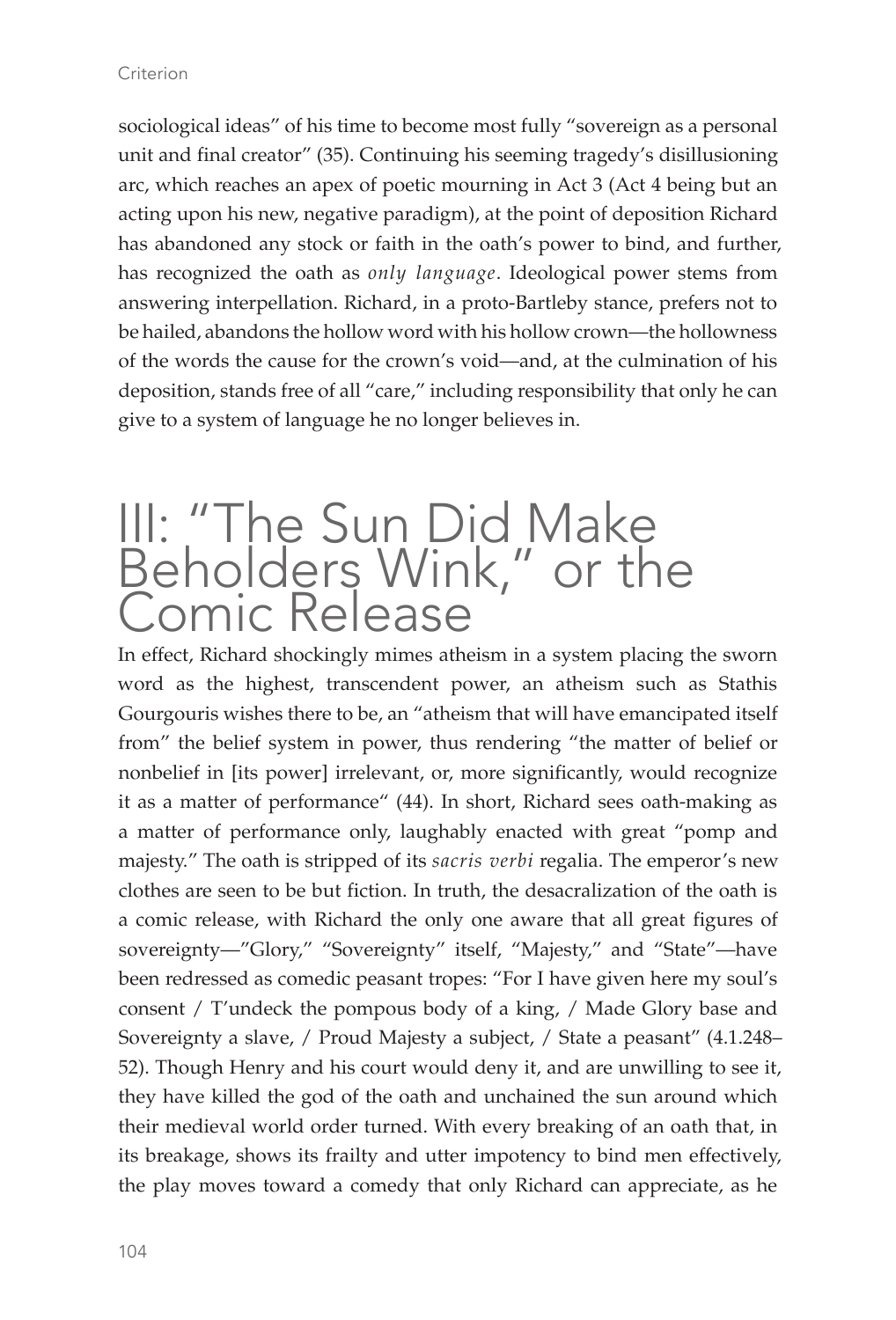stands alone as madman in the town square to announce that they have all "crack[ed] the strong warrant of an oath" (4.1.235). In the tragedy of the unkinged king, only Richard has nothing "grieved" (4.1.216).

> To make his forswearing complete, Richard calls for a mirror: Give me that glass, and therein will I read. [*Takes looking-glass.*] . . . O, flatt'ring glass, Like to my followers in prosperity, Thou dost beguile me. Was this face the face That like the sun did make beholders wink? Is this the face which faced so many follies, That was at last outfaced by Bolingbroke? A brittle glory shineth in this face— As brittle as the glory is the face! [*Shatters glass.*] For there it is, cracked in an hundred shivers. (4.1.276, 279–89)

I emphasize a few words to reckon with the power of Richard's swerving forsaking. First, while Richard asks for a mirror, Bolingbroke summons a "looking-glass"; the stage direction also uses "looking-glass" over "mirror." While the same in connotation and established meaning—a looking-glass is never defined as something other than a reflective surface in which to see the self—I suggest that "looking" glass speaks also to a matter of perspective, a mode of looking at the world, a lens through which to perceive reality: in short, an *ideology*.

Further, Richard declares this ideology beguiling, or deceptive, to himself and those who will follow. Second, he reflects at length upon "face." Face is used as both noun and verb: "was this face the face / That like the sun did make beholders wink" (4.1.281–2) and "is this the face which faced so many follies" (4.1.283). Face as transitive verb is to confront, thus "which faced so many follies" is most readily understood as confronting mistakes or dangers. But "face" as intransitive verb can mean "to bluff" or "to show a false face, maintain a false appearance," as in *1 Henry IV* (1616), "Suffolke doth not flatter, face, or faine" (5.5.98), or in earlier Roger Ascham's *The Scholemaster*  (1570), "To laughe, to lie, to flatter, to face: Foure waies in Court to win men grace" (I.f.15). If read with this sense, "was this face the face / That like the sun did make beholders wink" and "is this the face which faced so many follies" are Richard's acknowledgements of the trick of royalty held up by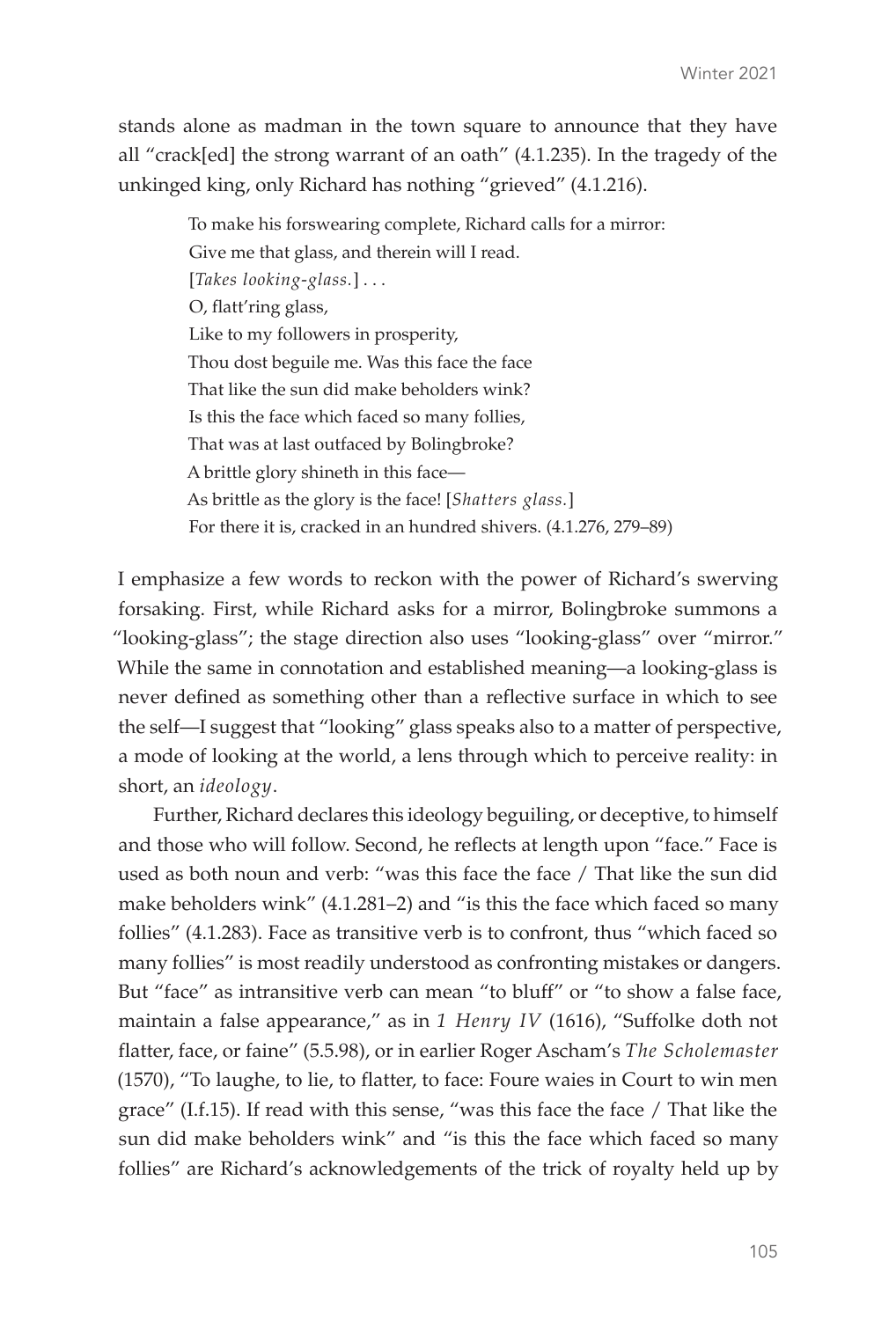words, in short, the false appearance of the unassailable king, a monarchical bluff on a kingly scale.

My close reading of "face" may seem a bluff itself, if not for the second witness: "outfaced," in line 286 as transitive verb is to disconcert, silence, or defeat by a display of confidence or arrogance; its earliest use was to boast in a game, as in John Skelton's *Bowge of Courte* (1499), "Fyrste pycke a quarrel and fall oute with hym then, / And soo outface hym with a carde of ten."<sup>6</sup> The mirror scene thus is Richard's Nietzschean madman soliloquy as he reflects on the face, or bluff, that has been defeated by Bolingbroke's outface, or better, gambit—but both are only bluffs, or empty, dead words. When Richard says, "A brittle glory shineth in this face [read: bluff]  $-$  / As brittle as the glory is the face [bluff]" (4.1.287–8), he makes clear that the *glory* is as brittle as the bluff of language, the bluff of the oath. The monarchical bluff—that glorious monarchy is strong, invulnerable, founded upon lasting loyalties held in inviolable place by *iuramenti*—is called. Richard shatters the illusion, the deceptive ideology. The world view as seen through *this*  ideological looking-glass is splintered into unrecognizable and alienated pieces, "cracked in[to] an hundred shivers" (4.1.289). Just as he calls out the comic nature of the feudal oath, Richard here speaks to language's gameplaying, acknowledging that, when the cards are down, to win the king's hand is only a matter of "outfacing"—outbluffing—all others at the table, and nothing more.

### IV: Without a Sun, or Richard Indefinitely Unchained

I have referenced Nietzsche's Parable of the Madman while dressing Richard, the traditionally Christological figure, in the sartorial trappings of a sacralized language atheist; an easy parallel is found between Richard's shivering of the mirror and the madman's reaction to his listeners' silent

<sup>6</sup> See also Portia's aside to Nerissa in *The Merchant of Venice* (1600): "Thou mayst; I warrant we shall have old swearing / That they did give the rings away to men. / But we'll *outface* them, and outswear them too" (4.2.15–7); and Iden to Cade in *Henry VI, Pt. 2* (1616): "See if thou canst outface me with thy looks" (4.9.45).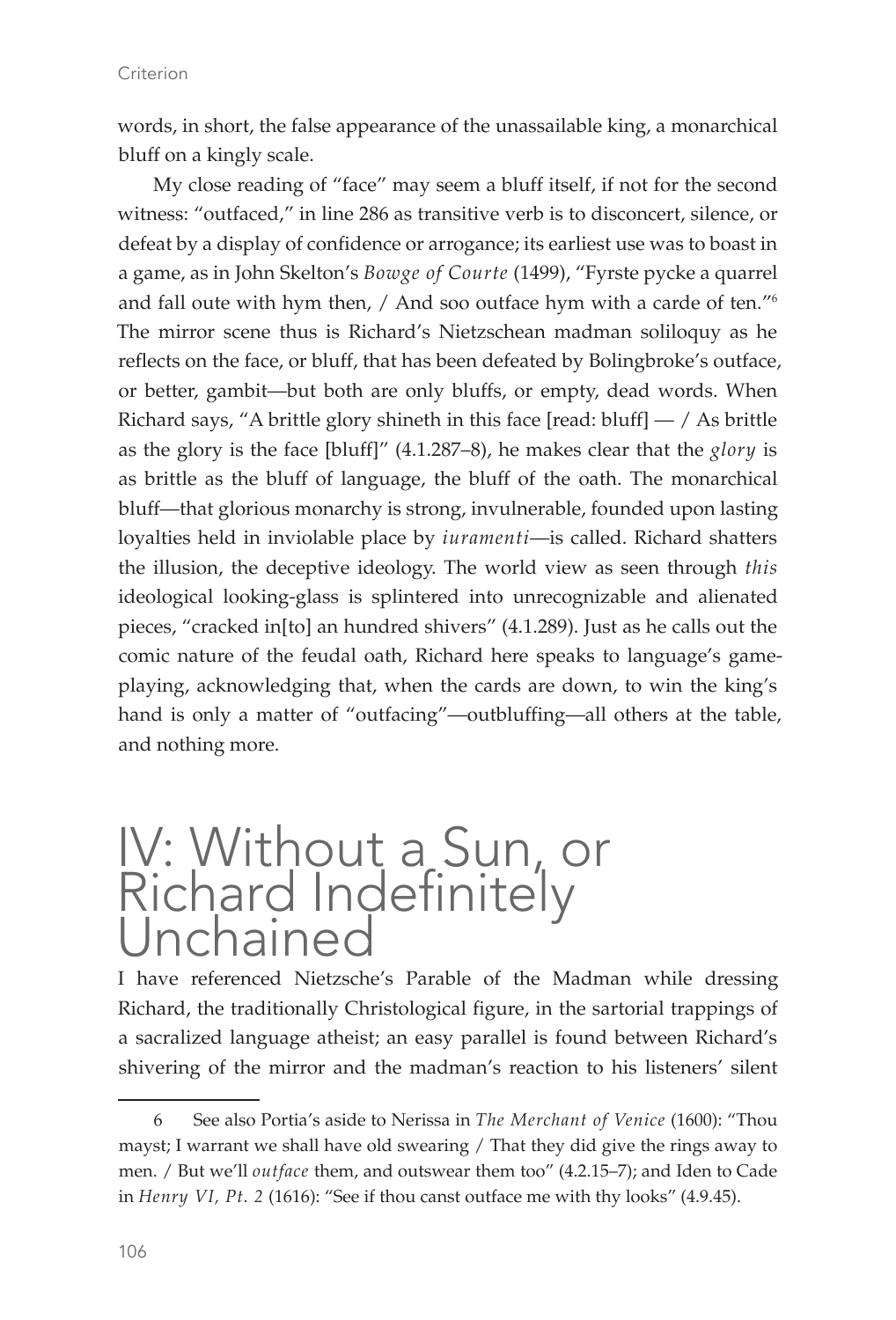astonishment and defiant incomprehension: "at last he threw his lantern on the ground, and it broke into pieces and went out" (182). Certainly, the philosophical implications of the parable hold merit in a discussion of such radical awareness—on Richard's part—that the Lancastrian world spins around an empty void. Akin to the Copernican Revolution, begun in 1542 with Nicolaus Copernicus's *On the Revolutions of the Heavenly Spheres* and offering an alternative model of the universe to Ptolemy's geocentric system (serving here as a contemporaneous text to *Richard II*'s period of publication rather than its historical context), Richard unchains monarchy's earth from its previous "sun"<sup>7</sup> or center around which perceived reality revolves. There will never again be a monarchy bounded by an unaware, language-determined, and fixed ideological horizon.

This sounds remarkably and, if I may be bold, productively anti-Schmittian: sovereignty to be held by those willing to entirely forsake, and thus transcend, the current systems of power, opening up a Butlerian lacuna within which resignifying acts may occur, destabilizing false-sunned models of oppression—such as Schmittian dictatorship—with the power of forswearing. Indeed, Richard may seem in Act 5 to be a fully tragic hero, if indeed "tragedy is that which 'eternally negates'" (Moretti 10); he is fully emptied, hyperbolically and almost painfully kenotic. Certainly, there are grounds to read Richard's negation as constructive, even within the Middle Ages' practice of negative thinking. Richard Helgerson writes of "the negative other, the not  $x''$  as "an unworldly and nonhuman divinityan other that served to define by opposition the general human condition rather than the condition of some particular social order" (102). By the time of Shakespeare and the Jacobean dawn, "the axis of negative thought rotated from the vertical to the horizontal, from theology to social criticism" (102). Negative thinking had become "a game, but a game that erupts from the confines of its own playfulness to become a powerful force in another, larger game, coextensive with culture itself. You cannot play one without playing the other" (118). In Act 5, Scene 5, Richard engages in playful language, puns unlocked, poetics unfettered by earlier kingly cares. He lives in the comic space he discovered in Act 4, Scene 1, but he plays a different game. Whereas before Richard faced and was outfaced at the game of bluffing king, he now plays at being nothing: he is "eased / With being nothing" (5.5.40–1).

Like unto Nietzsche's parable: "we have unchained this earth from its sun" (Nietzsche 181).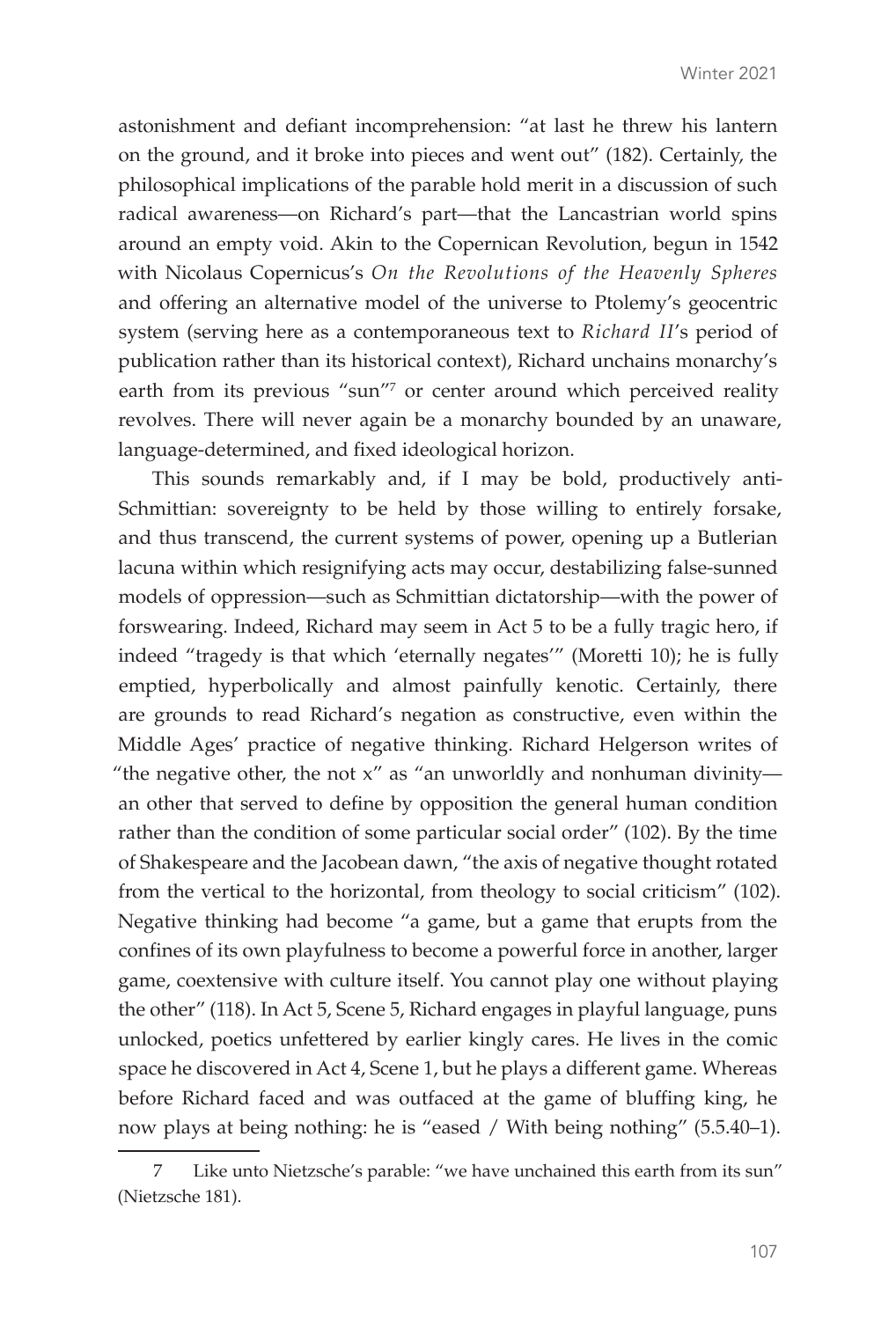His negative thought creates a true—and destructively total—suspension between sense and meaning, as, unwilling to enter any system that would bind, he spins out alone, fully "undo[ing] [him]self" (4.1.203). To paraphrase and extend Helgerson's line of thought, "by putting the sign of negation on the world [he knows], [Richard] open[s] the way to another world" (102) but *fails to join it*.

Instead, Richard vacillates<sup>8</sup> in inaction: "Thoughts tending to ambition, they do plot / Unlikely wonders" (5.5.18–9) that Richard never acts upon: "Thus play I in one person many people / And none contented" (5.5.31–2). Richard is bound only by Time, which has "made [him] his numb'ring clock" (5.5.50), and with death, is unbound by even Time's "outward watch" (5.5.52). He practices negation and kenosis to a paralyzing degree, continually calling all into question and reckoning with being utterly alone.9 Richard's problem is not that he isn't free, but that he is *too* free. He has divorced himself from every commitment which would ground him, even those that he, in full agency now, could select with open eyes, and thus, finds his agency limited again: this time because he has removed himself from every system within which he *could* choose to act. The realm of human affairs, writes Hannah Arendt, "consists of the web of human relationships which exist wherever men live together" (1173). Richard has transcended the realm of human affairs, even before death, by forsaking every binding form. In so doing, he loses the ability to bind together his self-identity, to have a name to act—for how to have a name in the gap between systems if one never answers to an interpellating call?

<sup>8</sup> From Nietzsche: "Whither is it moving now? Whither are we moving? Away from all suns? Are we not plunging continually? Backward, sideward, forward, in all directions? Is there still any way up or down? Are we not straying as though through an infinite nothing" (181)?

<sup>9</sup> When no one follows Richard into the forsaking void to spin freely away from the bluffed center of the oath, Richard appears to do as the madman in Nietzsche's parable does: he goes to inhabit the tomb of his dead gods. Richard begs the Queen to "think I am dead, and that even here thou tak'st,  $/$  As from my deathbed, thy last living leave" (5.1.38–9), thus transforming his once dualled God-man self into a tomb, a husk of its former self. In essence, Richard asks what an unkinged king is if not the tomb and sepulcher of its power. Nietzsche's madman replies nothing after being dragged from empty churches but, "What after all are these churches now if they are not the tombs and sepulchers of God" (Nietzsche 182)?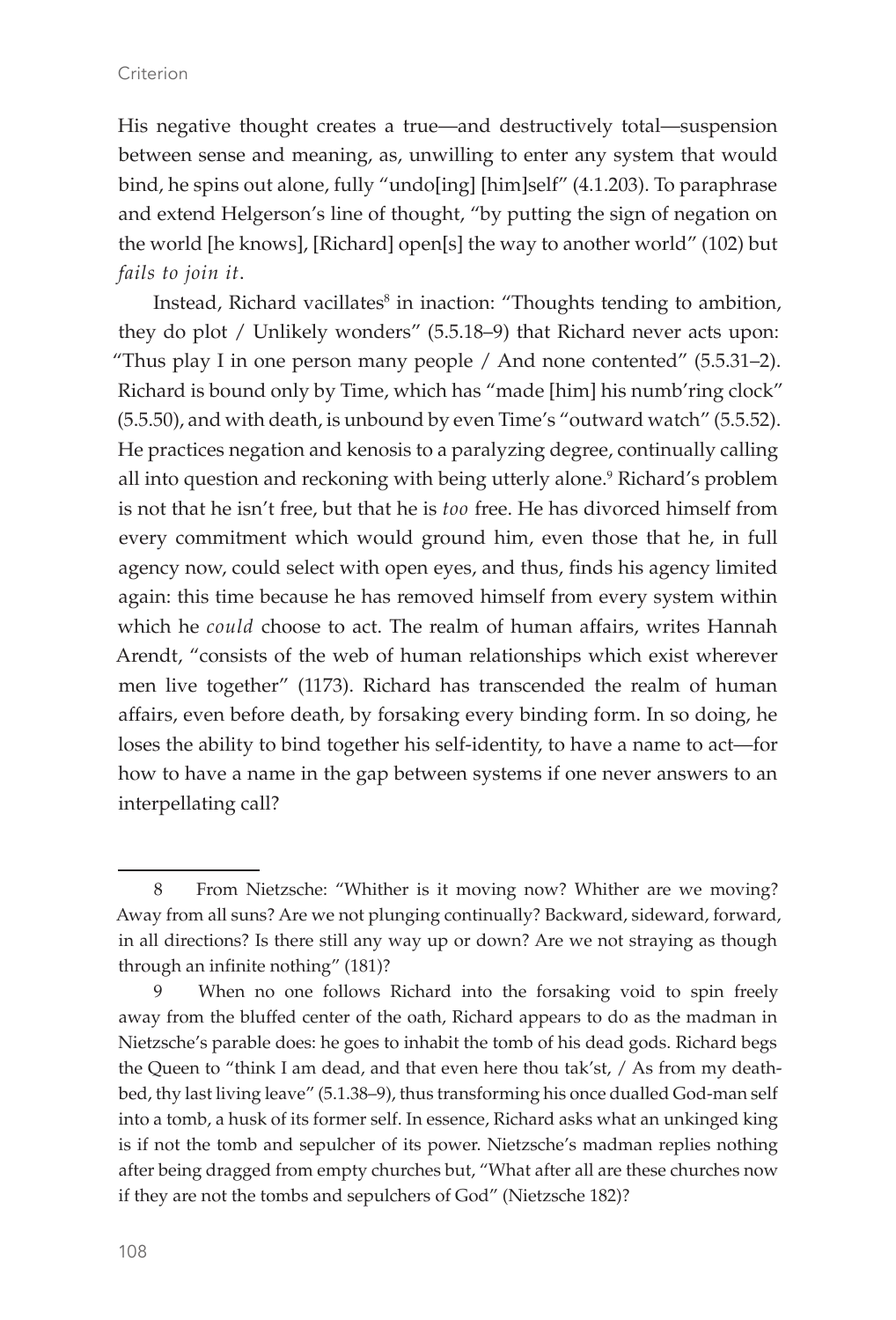Thus, while there is freedom in the forsaking of the oath, it is only freedom insofar as it enables an agent to access a place of greater freedom; it is only freeing if it frees the sight—by shattering the "looking-glass" so that one becomes aware it was a glass, not the real, all along—such that one can knowingly engage in the world around with greater meaning and more total ontological commitment. Richard is shivered into a hundred pieces when he abandons his old-world order; he does not "redo" himself post-shattering, and instead dies fractured. In the end, Richard finds that his indefinite state of exception is paralyzing. Unable to move forward onto new ideological ground and unwilling to go back to the worlds he once knew, Richard finds absolute, transcendent sovereignty to be paradoxically and deathly limiting.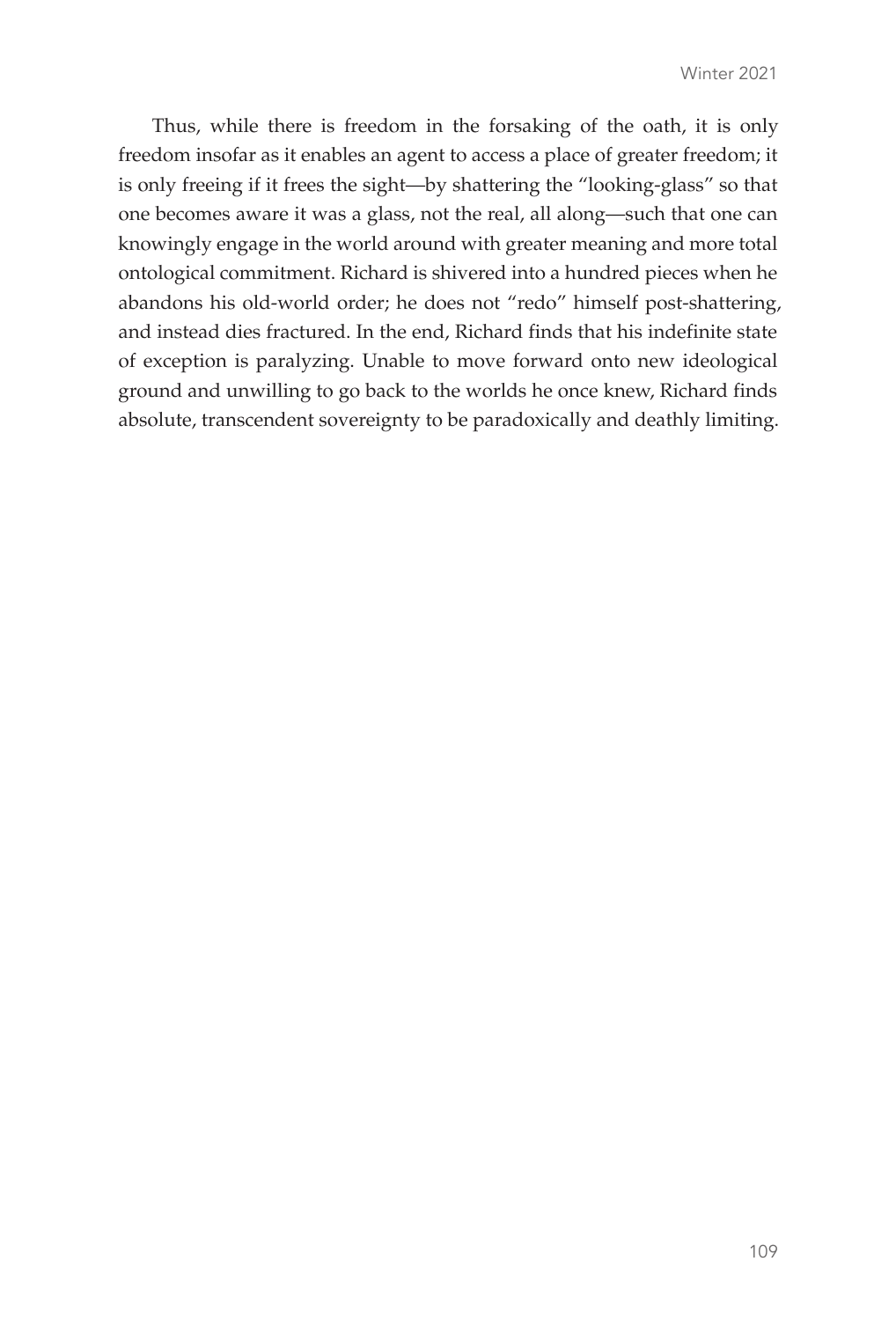# Works Cited

- "Comedy, n." *OED Online*, Oxford University Press, September 2021, www.oed.com/ view/Entry/36848. Accessed 16 April 2021.
- "Tragedy, n." *OED Online*, Oxford University Press, September 2021, www.oed.com/ view/Entry/204352. Accessed 16 April 2021.
- Agamben, Giorgio. "Section 23." *The Sacrament of Language: An Archaeology of the Oath* (Homo Sacer *II, 3*), translated by Adam Kotsko, Stanford University Press, 2011, pp. 54–7.
- Anselm, St., and S. N. Deane. "God cannot be conceived not to exist." *St. Anselm Basic Writings: Proslogium, Monologium, Cur Deus Homo, Gaunilo's In Behalf of the Fool*, Open Court Publishing Company, 2nd ed., 1962, pp. 54–5.
- Arendt, Hannah. "*From* The Human Condition." *The Norton Anthology of Theory and Criticism*, edited by Vincent B. Leitch, 3rd ed., W.W. Norton & Company, 2018, pp. 1169–1176.
- Ascham, Roger. *The Scholemaster (1570)*. Renascence Editions, edited by Judy Boss, Luminarium, http://www.luminarium.org/renascence-editions/ascham1.htm.
- Austin, J. L. *How to Do Things with Words*. 2nd ed., Harvard UP, 1968.
- Copernicus, Nicolaus. *On the Revolutions of the Heavenly Spheres (1543)*. Calendars Through the Ages, Web Exhibits, 2008, http://www.webexhibits.org/calendars/ year-text-Copernicus.html.
- Gourgouris, Stathis. "Why I Am Not a Postsecularist." *Boundary 2*, vol. 40, no.1, 2013, pp. 41–54.
- Helgerson, Richard. "Inventing Noplace, or the Power of Negative Thinking." *The Power of Forms in the English Renaissance*, edited by Stephen Greenblatt, Pilgrim Books, University of Oklahoma, 1982, pp. 101–23.
- Hutson, Lorna. "Imagining Justice: Kantorowicz and Shakespeare." *Representations*, vol. 106, no. 1, Spring 2009, pp. 118–42.
- Kantorowicz, Ernst H. *The King's Two Bodies: A Study in Medieval Political Theology*. Princeton University Presss, 3rd ed., 2016.
- Levine, Caroline. *Forms: Whole, Rhythm, Hierarchy, Network*. Princeton University Press, 2015.
- Lucretius. *De Rerum Natura*. Perseus, edited by William Ellery Leonard, http://data. perseus.org/citations/urn:cts:latinLit:phi0550.phi001.perseus-eng1:2.216-2.293.
- Moretti, Franco. "'A Huge Eclipse': Tragic Form and the Deconsecration of Sovereignty." *The Power of Forms in the English Renaissance*, edited by Stephen Greenblatt, Pilgrim Books, University of Oklahoma, 1982, pp. 7–40.